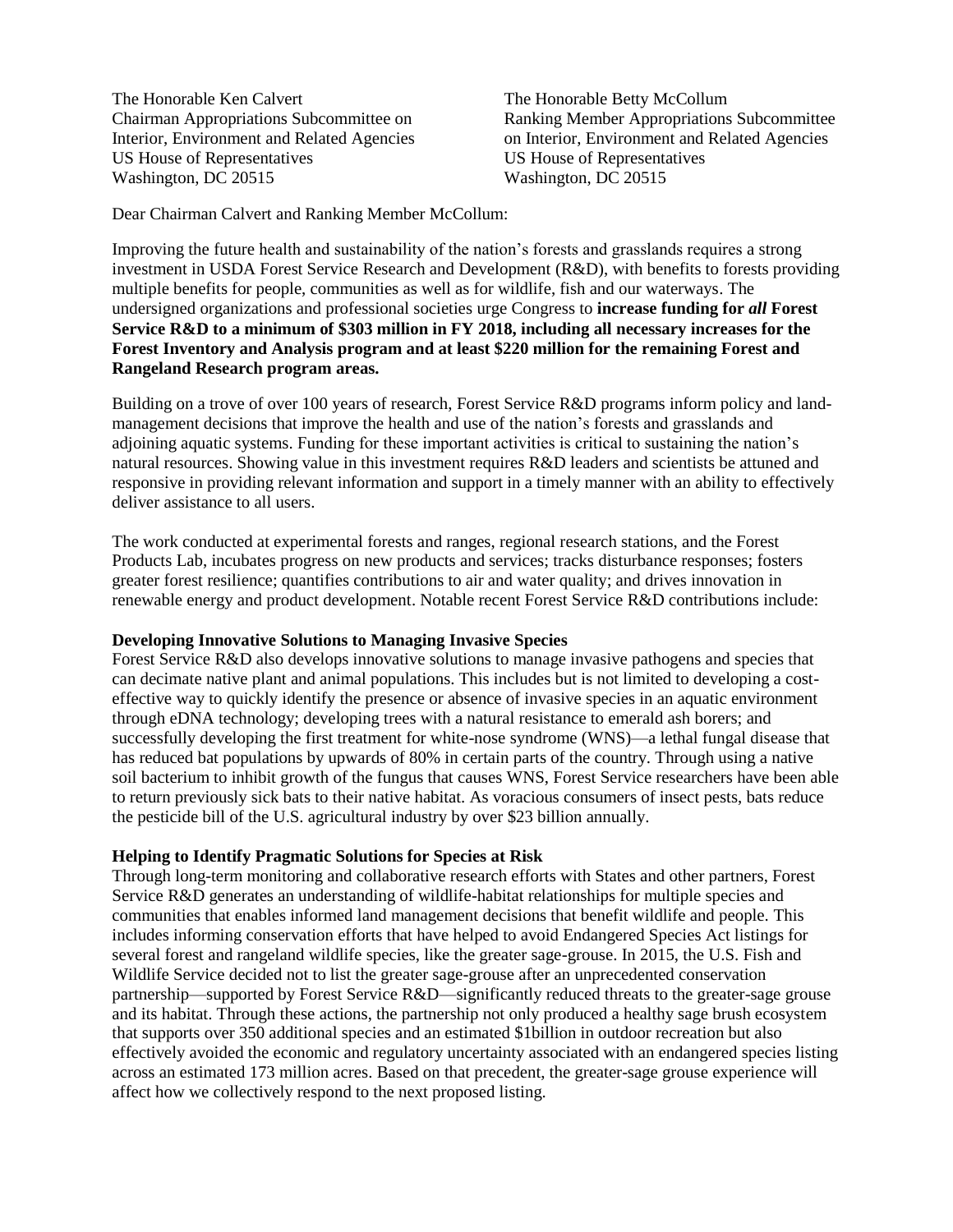## **Improving Smoke and Fire Management Capabilities**

The Prescribed Fire Combustion and Atmospheric Dynamics Research Experiment is a landmark study improving predictions of fire spread and smoke behavior. This behavior prediction tool with the Blue Sky Smoke Management Model allows fire managers to better understand where flames and smoke from wildland fires will go to alert affected communities sooner and reduce human health effects. These tools also support decision making for prescribed fires, allowing managers to model a variety of different scenarios to evaluate potential impacts on air quality and soil under a variety of conditions.

## **Calculating the Value of Urban Forests and Trees**

The publication of Community Tree Guides helps managers calculate the value of new tree plantings in terms of property value increases, future energy savings, air pollutant uptake, storm water runoff reduction. Credible information quantifying the benefits of managed urban forests helps cities protect and restore environmental quality and enhance economic opportunity.

# **Expanding and Protecting US Market Opportunities for Forest Resources**

The Forest Products Laboratory drives innovation and expansion of commercial applications for forest products. Housing the leading producer of nanocellulose material in the US, the Lab explores breaking the woody fiber down to the nanoscale and what commercial uses make sense for this high strength, low weight material that can be collected from nearly any source. Building on unparalleled understanding of wood properties, R&D scientists are also able to use wood anatomy forensics and knowledge of wood DNA markers to combat deforestation and timber and wildlife trafficking by identifying origin of wood products, protecting US supply chains. This research along with the work at the Lab on woody biofuels, advanced composites and wood structures, and value added wood products promotes healthy forest ecosystems and economies by creating, enhancing and protecting markets for forest products.

# **Using Science to Guide Drought Management Response**

Forest Service R&D has also been a leader on reviewing the impacts of drought on U.S. forests and rangelands in order to help better manage for drought resiliency and adaptation going forward. In 2016 Forest Service R&D released an assessment report that included management options to help federal, state, and private organizations implement strategies to sustain healthy, resilient ecosystems that continue to produce vital goods and services, such as pulp, timber, and recreational fishing opportunities.

## **Quantifying the Role of Forests in Providing Clean Air and Water**

This research directly linking trees to clean air and water underscores the economic value and benefits trees and forests provide to all residents and communities. Recent R&D work shows that forests, which make up 26% of US land area, are the source of 46% of the US water supply—generating far better returns than other land uses. Forest Service R&D's understanding these dynamics help to produce sustained, low cost clean water supplies. Studies also link contributions of plants and trees to improved air quality and human health benefits. The community benefit plants provide while removing pollutants and improving human health is valued at nearly \$7 billion every year and is significantly more cost effective than alternatives.

Advancing forest science is integral to improving the health and welfare of US forests and citizens, increasing the competitiveness of US products in the global marketplace, and adapting to unforeseen future challenges. Continuing the trend of reductions in the R&D budget will result in significant gaps in the knowledge base and data sets necessary to address the many threats facing our nation's forests and could result in competitive losses in the global economy. *Therefore, our organizations request a funding level of \$303 million for USFS R&D with particular emphasis on research projects uniquely suited to R&D expertise and the furthering of agency and partner objectives.*